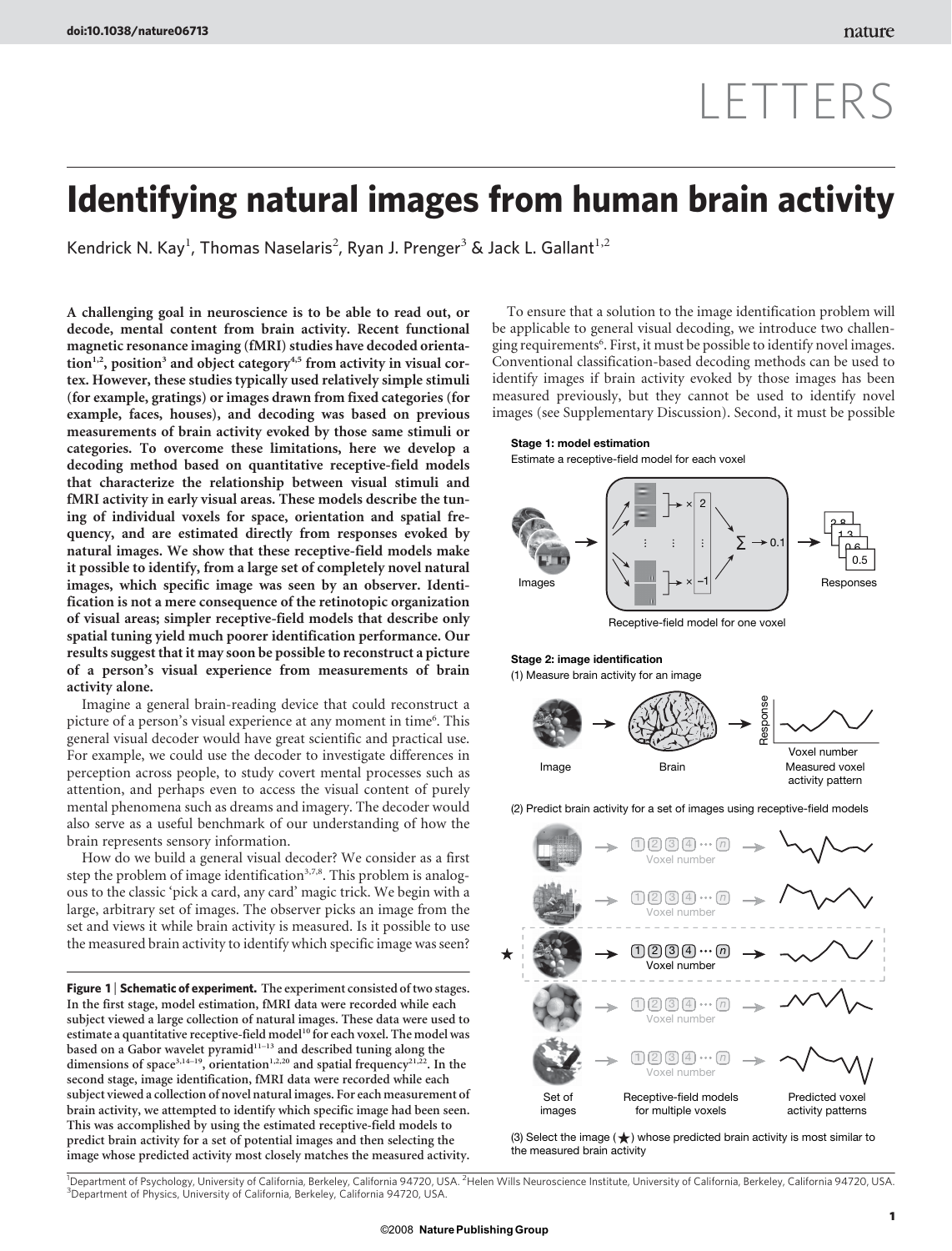

Figure 2 <sup>|</sup> Receptive-field model for a representative voxel. a, Spatial envelope. The intensity of each pixel indicates the sensitivity of the receptive field to that location. The white circle delineates the bounds of the stimulus  $(20^\circ \times 20^\circ)$  and the green square delineates the estimated receptive-field location. Horizontal and vertical slices through the spatial envelope are shown below and to the left. These intersect the peak of the spatial envelope, as indicated by yellow tick marks. The thickness of each slice profile indicates  $\pm$  1 s.e.m. This receptive field is located in the left hemifield, just

to identify natural images. Natural images have complex statistical structure<sup>9</sup> and are much more difficult to parameterize than simple artificial stimuli such as gratings or pre-segmented objects. Because neural processing of visual stimuli is nonlinear, a decoder that can identify simple stimuli may fail when confronted with complex natural images.

Our experiment consisted of two stages (Fig. 1). In the first stage, model estimation, fMRI data were recorded from visual areas V1, V2 and V3 while each subject viewed 1,750 natural images. We used these data to estimate a quantitative receptive-field model<sup>10</sup> for each voxel (Fig. 2). The model was based on a Gabor wavelet pyramid<sup>11-13</sup> and described tuning along the dimensions of space<sup>3,14-19</sup>, orientation<sup>1,2,20</sup> and spatial frequency<sup>21,22</sup>. (See Supplementary Discussion for a comparison of our receptive-field analysis with those of previous studies.)

In the second stage, image identification, fMRI data were recorded while each subject viewed 120 novel natural images. This yielded 120 distinct voxel activity patterns for each subject. For each voxel activity pattern we attempted to identify which image had been seen. To do this, the receptive-field models estimated in the first stage of the experiment were used to predict the voxel activity pattern that would be evoked by each of the 120 images. The image whose predicted voxel activity pattern was most correlated (Pearson's *r*) with the measured voxel activity pattern was selected.

Identification performance for one subject is illustrated in Fig. 3. For this subject, 92% (110/120) of the images were identified correctly (subject S1), whereas chance performance is just 0.8% (1/120). For a second subject, 72% (86/120) of the images were identified correctly (subject S2). These high performance levels demonstrate the validity of our decoding approach, and indicate that our receptive-field models accurately characterize the selectivity of individual voxels to natural images.

A general visual decoder would be especially useful if it could operate on brain activity evoked by a single perceptual event. However, because fMRI data are noisy, the results reported above were obtained using voxel activity patterns averaged across 13 repeated trials. We therefore attempted identification using voxel activity patterns from single trials. Single-trial performance was 51% (834/1620) and 32% (516/1620) for subjects S1 and S2, respectively (Fig. 4a); once again, chance performance is just 0.8% (13.5/1620). These results suggest that it may be feasible to decode the content of perceptual experiences in real time<sup>7,23</sup>.



below the horizontal meridian. b, Orientation and spatial frequency tuning curves. The top matrix depicts the joint orientation and spatial frequency tuning of the receptive field, and the bottom two plots give the marginal orientation and spatial frequency tuning curves. Error bars indicate  $\pm$  1 s.e.m. This receptive field has broadband orientation tuning and high-pass spatial frequency tuning. For additional receptive-field examples and population summaries of receptive-field properties, see Supplementary Figs 9–11.

We have so far demonstrated identification of a single image drawn from a set of 120 images, but a general visual decoder should be able to handle much larger sets of images. To investigate this issue, we measured identification performance for various set sizes up to 1,000 images (Fig. 4b). As set size increased tenfold from 100 to 1,000, performance only declined slightly, from 92% to 82% (subject S1,



Figure 3 | Identification performance. In the image identification stage of the experiment, fMRI data were recorded while each subject viewed 120 novel natural images that had not been used to estimate the receptive-field models. For each of the 120 measured voxel activity patterns, we attempted to identify which image had been seen. This figure illustrates identification performance for one subject (S1). The colour at the mth column and nth row represents the correlation between the measured voxel activity pattern for the mth image and the predicted voxel activity pattern for the nth image. The highest correlation in each column is designated by an enlarged dot of the appropriate colour, and indicates the image selected by the identification algorithm. For this subject 92% (110/120) of the images were identified correctly.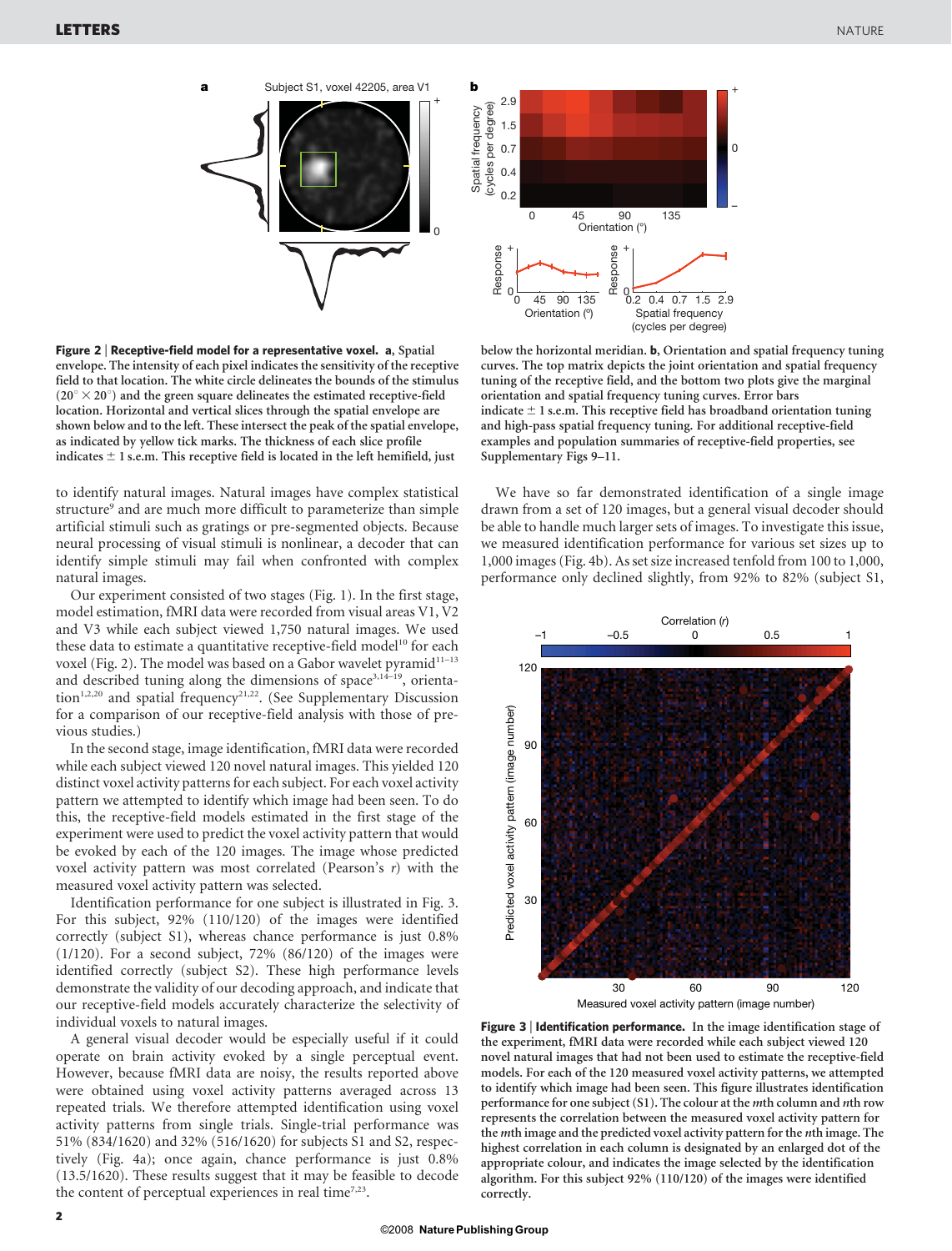

Figure 4 <sup>|</sup> Factors that impact identification performance. a, Summary of identification performance. The bars indicate empirical performance for a set size of 120 images, the marker above each bar indicates the estimated noise ceiling (that is, the theoretical maximum performance given the level of noise in the data), and the dashed green line indicates chance performance. The noise ceiling estimates suggest that the difference in performance across subjects is due to intrinsic differences in the level of noise. b, Scaling of identification performance with set size. The x axis indicates set size, the y axis indicates identification performance, and the

repeated trial). Extrapolation of these measurements (see Supplementary Methods) suggests that performance for this subject would remain above 10% even up to a set size of  $10^{11.3}$  images. This is more than 100 times larger than the number of images currently indexed by Google (108.9 images; source: [http://www.google.com/whatsnew/,](http://www.google.com/whatsnew) 4 June 2007).

Early visual areas are organized retinotopically, and voxels are known to reflect this organization $14,16,18$ . Could our results be a mere consequence of retinotopy? To answer this question, we attempted identification using an alternative model that captures the location and size of each voxel's receptive field but discards orientation and spatial frequency information (Fig. 4c). Performance for this retinotopy-only model declined to 10% correct at a set size of just  $10^{5.1}$ images, whereas performance for the Gabor wavelet pyramid model did not decline to 10% correct until  $10^{9.5}$  images were included in the set (repeated-trial performance extrapolated and averaged across subjects). This result indicates that spatial tuning alone does not yield optimal identification performance; identification improves substantially when orientation and spatial frequency tuning are included in the model.

To further investigate the impact of orientation and spatial frequency tuning, we measured identification performance after imposing constraints on the orientation and spatial frequency tuning of the Gabor wavelet pyramid model (Supplementary Fig. 8). The results indicate that both orientation and spatial frequency tuning contribute to identification performance, but that the latter makes the larger contribution. This is consistent with recent studies demonstrating that voxels have only slight orientation bias<sup>1,2</sup>. We also find that voxel-to-voxel variation in orientation and spatial frequency tuning contributes to identification performance. This reinforces the growing realization in the fMRI community that information may be present in fine-grained patterns of voxel activity<sup>6</sup>.

To be practical our identification algorithm must perform well even when brain activity is measured long after estimation of the receptive-field models. To assess performance over time<sup>2,4,6,23</sup> we attempted identification for a set of 120 novel natural images that were seen approximately two months after the initial experiment. In this case 82% (99/120) of the images were identified correctly (chance performance 0.8%; subject S1, repeated trial). We also evaluated identification performance for a set of 12 novel natural images that were seen more than a year after the initial experiment. In this case 100% (12/12) of the images were identified correctly (chance performance 8%; subject S1, repeated trial). These results demonstrate that the stimulus-related information that can be decoded from voxel activity remains largely stable over time.

number to the right of each line gives the estimated set size at which performance declines to 10% correct. In all cases performance scaled very well with set size. c, Retinotopy-only model versus Gabor wavelet pyramid model. Identification was attempted using an alternative retinotopy-only model that captures only the location and size of each voxel's receptive field. This model performed substantially worse than the Gabor wavelet pyramid model, indicating that spatial tuning alone is insufficient to achieve optimal identification performance. (Results reflect repeated-trial performance averaged across subjects; see Supplementary Fig. 5 for detailed results.)

Why does identification sometimes fail? Inspection revealed that identification errors tended to occur when the selected image was visually similar to the correct image. This suggests that noise in measured voxel activity patterns causes the identification algorithm to confuse images that have similar features.

Functional MRI signals have modest spatial resolution and reflect haemodynamic activity that is only indirectly coupled to neural activity<sup>24,25</sup>. Despite these limitations, we have shown that fMRI signals can be used to achieve remarkable levels of identification performance. This indicates that fMRI signals contain a considerable amount of stimulus-related information<sup>4</sup> and that this information can be successfully decoded in practice.

Identification of novel natural images brings us close to achieving a general visual decoder. The final step will require devising a way to reconstruct the image seen by the observer, instead of selecting the image from a known set. Stanley and co-workers<sup>26</sup> reconstructed natural movies by modelling the luminance of individual image pixels as a linear function of single-unit activity in cat lateral geniculate nucleus. This approach assumes a linear relation between luminance and the activity of the recorded units, but this condition does not hold in fMRI<sup>27,28</sup>.

An alternative approach to reconstruction is to incorporate receptive-field models into a statistical inference framework. In such a framework, receptive-field models are used to infer the most likely image given a measured activity pattern. This model-based approach has a long history in both theoretical and experimental neuroscience<sup>29,30</sup>. Recently, Thirion and co-workers<sup>3</sup> used it to reconstruct spatial maps of contrast from fMRI activity in human visual cortex. The success of the approach depends critically on how well the receptive-field models predict brain activity. The present study demonstrates that our receptive-field models have sufficient predictive power to enable identification of novel natural images, even for the case of extremely large sets of images. We are therefore optimistic that the model-based approach will make possible the reconstruction of natural images from human brain activity.

#### METHODS SUMMARY

The stimuli consisted of sequences of  $20^{\circ} \times 20^{\circ}$  greyscale natural photographs (Supplementary Fig. 1a). Photographs were presented for 1 s with a delay of 3 s between successive photographs (Supplementary Fig. 1b). Subjects (S1: author T.N.; S2: author K.N.K.) viewed the photographs while fixating a central white square. MRI data were collected at the Brain Imaging Center at University of California, Berkeley using a 4 T INOVA MR scanner (Varian, Inc.) and a quadrature transmit/receive surface coil (Midwest RF, LLC). Functional BOLD data were recorded from occipital cortex at a spatial resolution of  $2$  mm  $\times$  2 mm  $\times$  2.5 mm and a temporal resolution of 1 Hz. Brain volumes were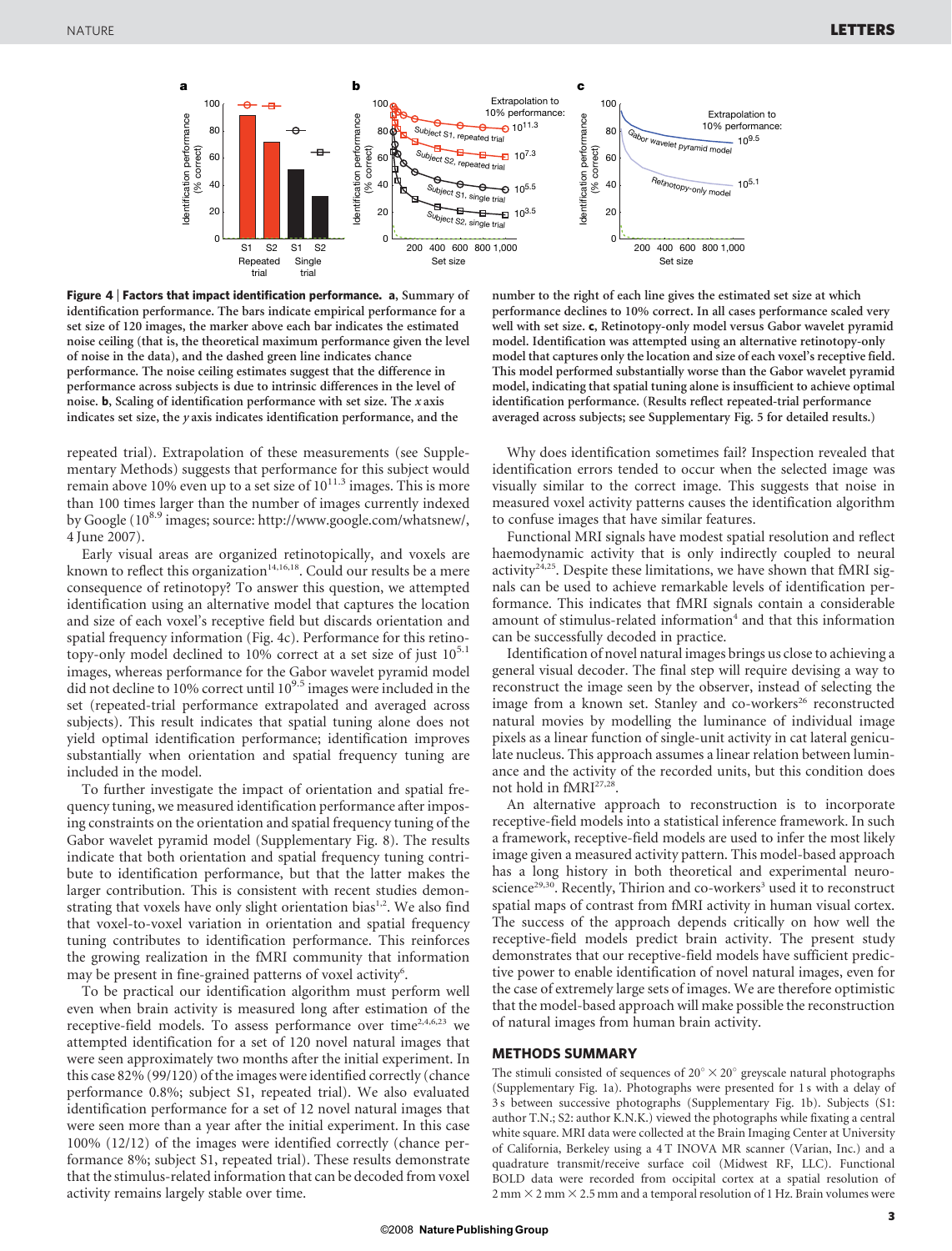reconstructed and then co-registered to correct differences in head positioning within and across scan sessions. The time-series data were pre-processed such that voxel-specific response time courses were deconvolved from the data. Voxels were assigned to visual areas based on retinotopic mapping data<sup>17</sup> collected in separate scan sessions.

In the model estimation stage of the experiment, a receptive-field model was estimated for each voxel. The model was based on a Gabor wavelet pyramid<sup>11-13</sup> (Supplementary Figs 2 and 3), and was able to characterize responses of voxels in early visual areas V1, V2 and V3 (Supplementary Table 1). Alternative receptivefield models were also used, including the retinotopy-only model and several constrained versions of the Gabor wavelet pyramid model. Details of these models and model estimation procedures are given in Supplementary Methods.

In the image identification stage of the experiment, the estimated receptivefield models were used to identify images viewed by the subjects, based on measured voxel activity. The identification algorithm is described in the main text. For details of voxel selection, performance for different set sizes, and noise ceiling estimation, see Supplementary Fig. 4 and Supplementary Methods.

Full Methods and any associated references are available in the online version of the paper at<www.nature.com/nature>.

### Received 16 June 2007; accepted 17 January 2008. Published online 5 March 2008.

- 1. Haynes, J. D. & Rees, G. Predicting the orientation of invisible stimuli from activity in human primary visual cortex. Nature Neurosci. 8, 686–691 (2005).
- 2. Kamitani, Y. & Tong, F. Decoding the visual and subjective contents of the human brain. Nature Neurosci. 8, 679–685 (2005).
- 3. Thirion, B. et al. Inverse retinotopy: inferring the visual content of images from brain activation patterns. Neuroimage 33, 1104–1116 (2006).
- 4. Cox, D. D. & Savoy, R. L. Functional magnetic resonance imaging (fMRI) ''brain reading'': detecting and classifying distributed patterns of fMRI activity in human visual cortex. Neuroimage 19, 261–270 (2003).
- 5. Haxby, J. V. et al.Distributed and overlapping representations of faces and objects in ventral temporal cortex. Science 293, 2425–2430 (2001).
- 6. Haynes, J. D. & Rees, G. Decoding mental states from brain activity in humans. Nature Rev. Neurosci. 7, 523–534 (2006).
- 7. Hung, C. P., Kreiman, G., Poggio, T. & DiCarlo, J. J. Fast readout of object identity from macaque inferior temporal cortex. Science 310, 863–866 (2005).
- 8. Tsao, D. Y., Freiwald, W. A., Tootell, R. B. & Livingstone, M. S. A cortical region consisting entirely of face-selective cells. Science 311, 670–674 (2006).
- 9. Simoncelli, E. P. & Olshausen, B. A. Natural image statistics and neural representation. Annu. Rev. Neurosci. 24, 1193–1216 (2001).
- 10. Wu, M. C., David, S. V. & Gallant, J. L. Complete functional characterization of sensory neurons by system identification. Annu. Rev. Neurosci. 29, 477–505 (2006).
- 11. Daugman, J. G. Uncertainty relation for resolution in space, spatial frequency, and orientation optimized by two-dimensional visual cortical filters. J. Opt. Soc. Am. A 2, 1160–1169 (1985).
- 12. Jones, J. P. & Palmer, L. A. An evaluation of the two-dimensional Gabor filter model of simple receptive fields in cat striate cortex. J. Neurophysiol. 58, 1233–1258 (1987).
- Lee, T. S. Image representation using 2D Gabor wavelets. IEEE Trans. Pattern Anal. 18, 959–971 (1996).
- 14. DeYoe, E. A. et al. Mapping striate and extrastriate visual areas in human cerebral cortex. Proc. Natl Acad. Sci. USA 93, 2382–2386 (1996).
- 15. Dumoulin, S. O. & Wandell, B. A. Population receptive field estimates in human visual cortex. Neuroimage 39, 647–660 (2008).
- 16. Engel, S. A. et al. fMRI of human visual cortex. Nature 369, 525 (1994).
- 17. Hansen, K. A., David, S. V. & Gallant, J. L. Parametric reverse correlation reveals spatial linearity of retinotopic human V1 BOLD response. Neuroimage 23, 233–241  $(2004)$
- 18. Sereno, M. I. et al. Borders of multiple visual areas in humans revealed by functional magnetic resonance imaging. Science 268, 889–893 (1995).
- Smith, A. T., Singh, K. D., Williams, A. L. & Greenlee, M. W. Estimating receptive field size from fMRI data in human striate and extrastriate visual cortex. Cereb. Cortex 11, 1182–1190 (2001).
- 20. Sasaki, Y. et al. The radial bias: a different slant on visual orientation sensitivity in human and nonhuman primates. Neuron 51, 661–670 (2006).
- 21. Olman, C. A., Ugurbil, K., Schrater, P. & Kersten, D. BOLD fMRI and psychophysical measurements of contrast response to broadband images. Vision Res. 44, 669–683 (2004).
- 22. Singh, K. D., Smith, A. T. & Greenlee, M. W. Spatiotemporal frequency and direction sensitivities of human visual areas measured using fMRI. Neuroimage 12, 550–564 (2000).
- 23. Haynes, J. D. & Rees, G. Predicting the stream of consciousness from activity in human visual cortex. Curr. Biol. 15, 1301–1307 (2005).
- 24. Heeger, D. J. & Ress, D. What does fMRI tell us about neuronal activity? Nature Rev. Neurosci. 3, 142–151 (2002).
- 25. Logothetis, N. K. & Wandell, B. A. Interpreting the BOLD signal. Annu. Rev. Physiol. 66, 735–769 (2004).
- 26. Stanley, G. B., Li, F. F. & Dan, Y. Reconstruction of natural scenes from ensemble responses in the lateral geniculate nucleus. J. Neurosci. 19, 8036–8042 (1999).
- 27. Haynes, J. D., Lotto, R. B. & Rees, G. Responses of human visual cortex to uniform surfaces. Proc. Natl Acad. Sci. USA 101, 4286–4291 (2004).
- 28. Rainer, G., Augath, M., Trinath, T. & Logothetis, N. K. Nonmonotonic noise tuning of BOLD fMRI signal to natural images in the visual cortex of the anesthetized monkey. Curr. Biol. 11, 846–854 (2001).
- 29. Salinas, E. & Abbott, L. F. Vector reconstruction from firing rates. J. Comput. Neurosci. 1, 89–107 (1994).
- 30. Zhang, K., Ginzburg, I., McNaughton, B. L. & Sejnowski, T. J. Interpreting neuronal population activity by reconstruction: unified framework with application to hippocampal place cells. J. Neurophysiol. 79, 1017-1044 (1998).

Supplementary Information is linked to the online version of the paper at <www.nature.com/nature>.

Acknowledgements This work was supported by a National Defense Science and Engineering Graduate fellowship (K.N.K.), the National Institutes of Health, and University of California, Berkeley intramural funds. We thank B. Inglis for assistance with MRI, K. Hansen for assistance with retinotopic mapping, D. Woods and X. Kang for acquisition of whole-brain anatomical data, and A. Rokem for assistance with scanner operation. We also thank C. Baker, M. D'Esposito, R. Ivry, A. Landau, M. Merolle and F. Theunissen for comments on the manuscript. Finally, we thank S. Nishimoto, R. Redfern, K. Schreiber, B. Willmore and B. Yu for their help in various aspects of this research.

Author Contributions K.N.K. designed and conducted the experiment and was first author on the paper. K.N.K. and T.N. analysed the data. R.J.P. provided mathematical ideas and assistance. J.L.G. provided guidance on all aspects of the project. All authors discussed the results and commented on the manuscript.

Author Information Reprints and permissions information is available at <www.nature.com/reprints>. Correspondence and requests for materials should be addressed to J.L.G. [\(gallant@berkeley.edu\)](mailto:gallant@berkeley.edu).